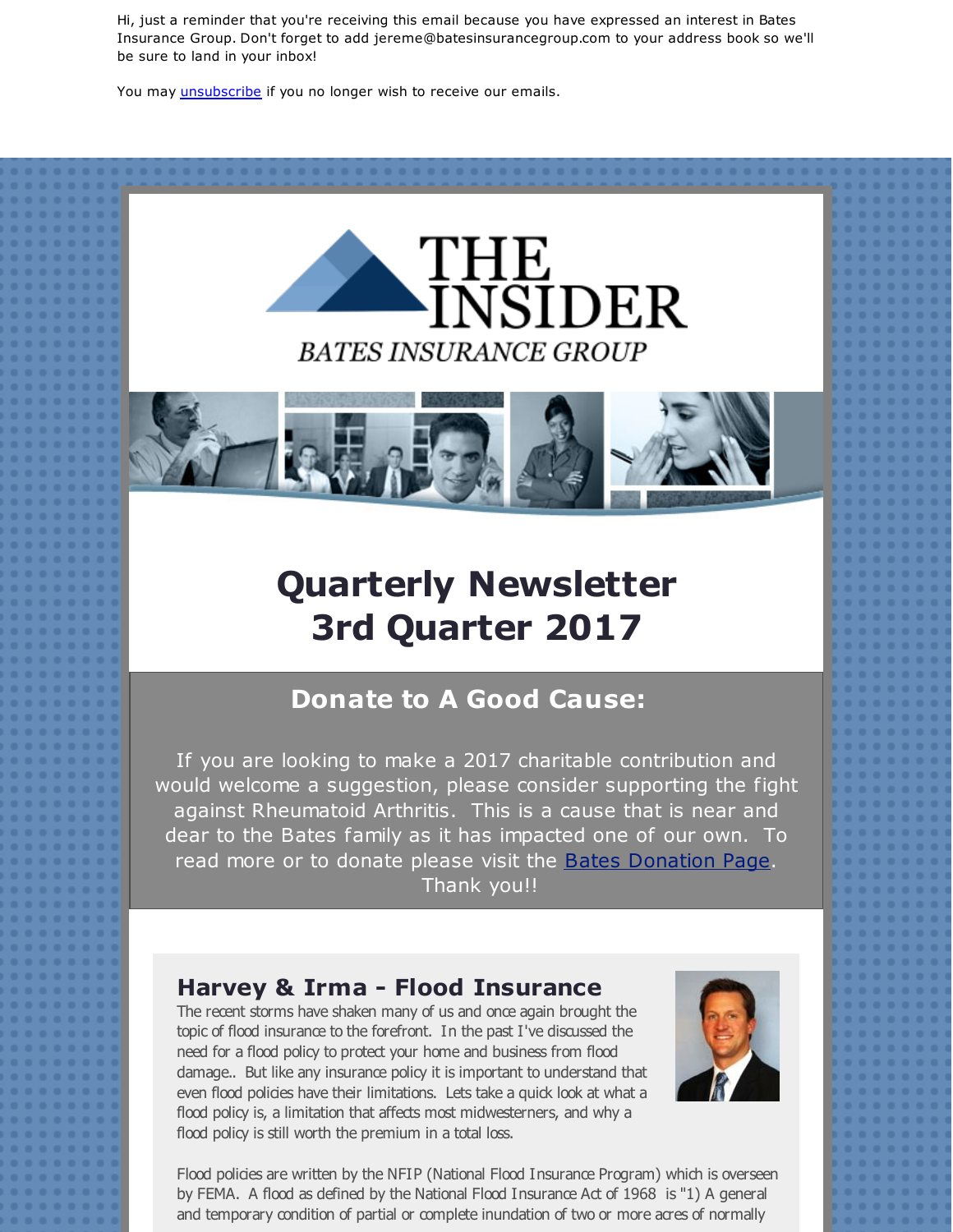dry land area or of two or more properties from: a) Overflow of inland or tidal waters, b) Unusual or rapid accumulation of runoff or surface waters from any source, c) mudflow. 2) Collapse or subsidence of land along the shore of a lake or similar body of water as a result of erosion or undermining caused by waves or currents of water exceeding anticipated cyclical levels that result in a flood as defined in A.1.a. above.

One area of a flood policy that often times catches mid-westerners off guard is how the FEMA controlled flood policies cover basements. Most of us have a basement. It's just part of midwestern living. As such a basement is defined as "any area of the building, induding any sunken room or sunken portion of a room, having its floor below ground level (subgrade) on all sides." That means that a walkout basement is not considered a "basement" in the eyes of the flood policy, while a true subgrade basement is. If you have a flood policy and you have a true basement, your coverage is automatically limited to the following:

- 1. Central air conditioners
- 2. Cisterns and the water in them
- 3. Drywall for walls and ceilings in a basement and the cost of labor to nail it, unfinished and unfloated and not taped to the framing.
- 4. Electrical junction and circuit breaker boxes
- 5. Electrical outlets and switches
- 6. Elevators, dumbwaiters, and related equipment, except for related equipment installed below the base flood elevation after September 30, 1987
- 7. Fuel tanks and the fuel in them
- 8. Furnaces and hot water heaters
- 9. Heat pumps
- 10. Nonflammable insulation in basement
- 11. Pumps and tanks used in solar energy systems
- 12. Stairways and staircases attached to the building, not
- 13. separated from it by elevated walkways;
- 14. Sump pumps;
- 15. Water softeners and the chemicals in them, water filters, and
- 16. faucets installed as an integral part of the plumbing system;
- 17. Well water tanks and pumps;
- 18. Required utility connections for any item in this list; and
- 19. Footings, foundations, posts, pilings, piers, or other
- 20. foundation walls and anchorage systems required to support a building.

If you have elected to cover personal property, those items of property in a building endosure below the lowest elevated floor, or a basement, is limited to the flowing items:

- 1. Air conditioning units, portable or window type;
- 2. Clothes washers and dryers; and
- 3. Food freezers, other than walk-in, and food in any freezer.

As you can see coverage in a basement is very limited especially to personal property. This can come as a surprise at the time of a loss so be sure that you understand your flood policy and its purpose.

There is no such thing as an all encompassing insurance policy. They all come with their limitations and exclusions but that doesn't mean they don't serve a purpose. If your chief concern is protecting personal property being stored in a true basement, then a flood policy probably isn't worth the premium. However if your interest is protecting your home against against a catastrophic event, a flood policy will replace the basic structure, the appliances, and then some.

### **Insurance Products**

General Liability Communication D&O Group Life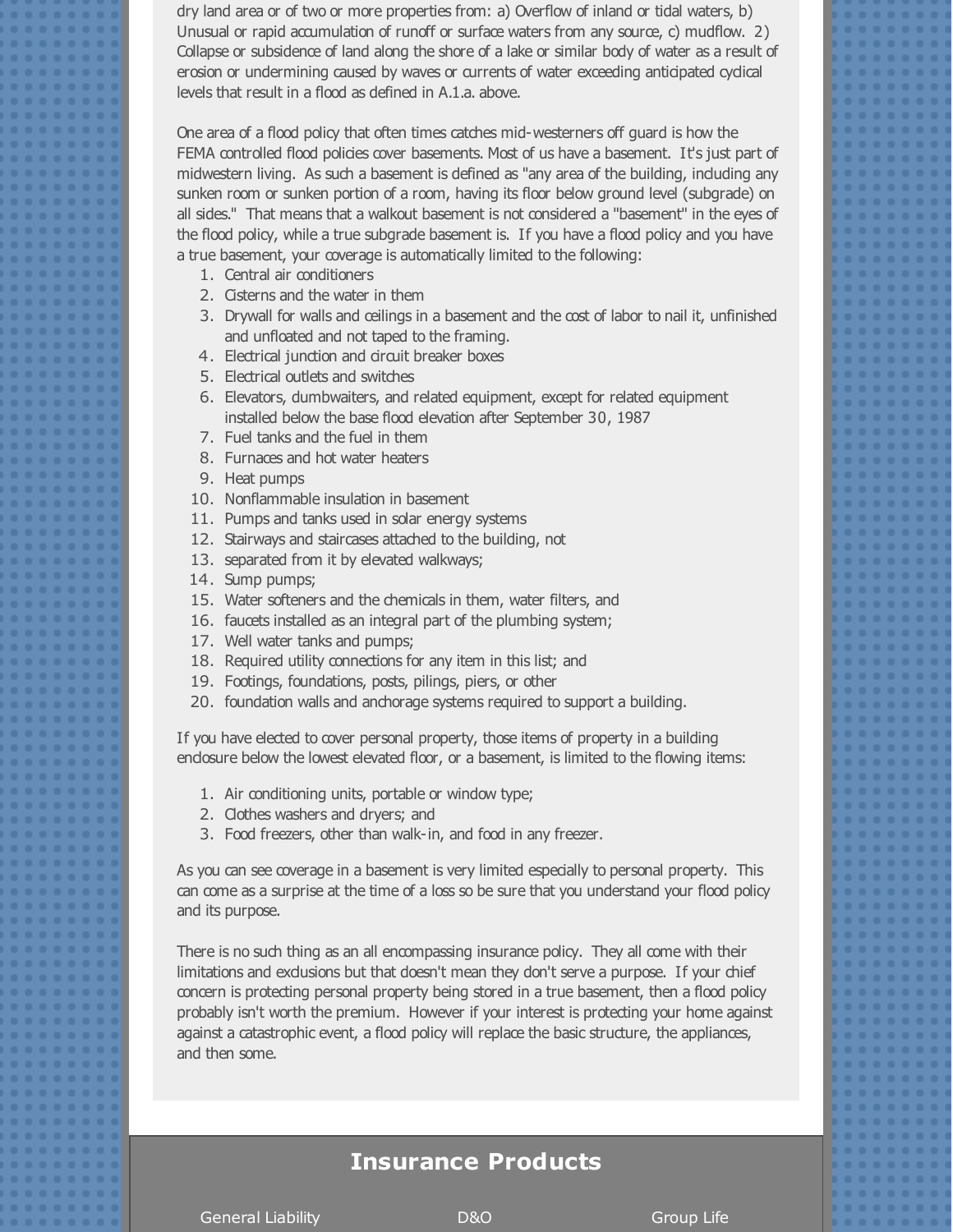Property Work Comp Umbrella BOP Commercial Auto Professional Cyber Liability EPLI

Boiler Bonds Homeowners Personal Auto Personal Umbrella **Jewelry** Group Health Group Dental

Group Disability Group Vision Individual Health Individual Dental Individual Life Individual Disability Individual Vision

## **Coverage Options for Terminated Employee; COBRA vs Individual Health Plan**



In order to advise individuals about their options during a coverage transition related to job change, brokers and

employers should understand the rules governing special enrollments under the Affordable Care Act (ACA).

Individuals who leave a job now have two options for obtaining health care coverage:

**1) Shop for an individual policy, either directly from an insurance company or through a health insurance marketplace like MNsure or healthcare.gov.** Because the ACA does not permit insurers to turn down applications or set individual premiums based on an individual's medical history or pre-existing conditions, obtaining individual coverage during periods of job transition is now a more attractive option than it was before these reforms took effect. During the annual open enrollment period, individuals may enroll in coverage for any reason, without experiencing a qualifying event. The federal open enrollment period for 2017 is Nov 1st-Dec 15th, however Minnesota's Exchange MNsure has extended this open enrollment to Jan 15, 2018. Outside of the open enrollment period, an individual will have to meet certain criteria to qualify for special enrollment.

**2) Continue coverage through their former employer under the Consolidated Omnibus Budget Reconciliation Act (COBRA).** In this situation, the individual continues to be covered by the employer's health benefits plan, but pays the full cost of the coverage without the benefit of an employer's contribution. Individuals have 60 days from their job termination to enroll in their employer's COBRA continuation plan. COBRA coverage may continue for up to 18 months as long as the individual continues to pay his or her premiums.

### **COBRA and the ACA's special enrollment periods**

Outside of the open enrollment period, individuals who are losing access to employer-based coverage due to a job transition or whose COBRA coverage is expiring will qualify for a "special enrollment" into individual or family coverage from a health insurance marketplace or insurance company. Individuals have 60 days from the date that the employer-based coverage ended to enroll in individual or family coverage or elect to continue on their employer's plan through COBRA. Individuals whose COBRA coverage is expiring also have 60 days from the date their COBRA coverage ends to enroll in a qualified health plan through a health insurance marketplace or directly with an insurance company.

It's important to note that **voluntarily terminating COBRA coverage or being terminated for not paying premiums DOES NOT qualify an individual for special enrollment**. Individuals who enroll in COBRA coverage should do so with the intent of keeping it in force until individual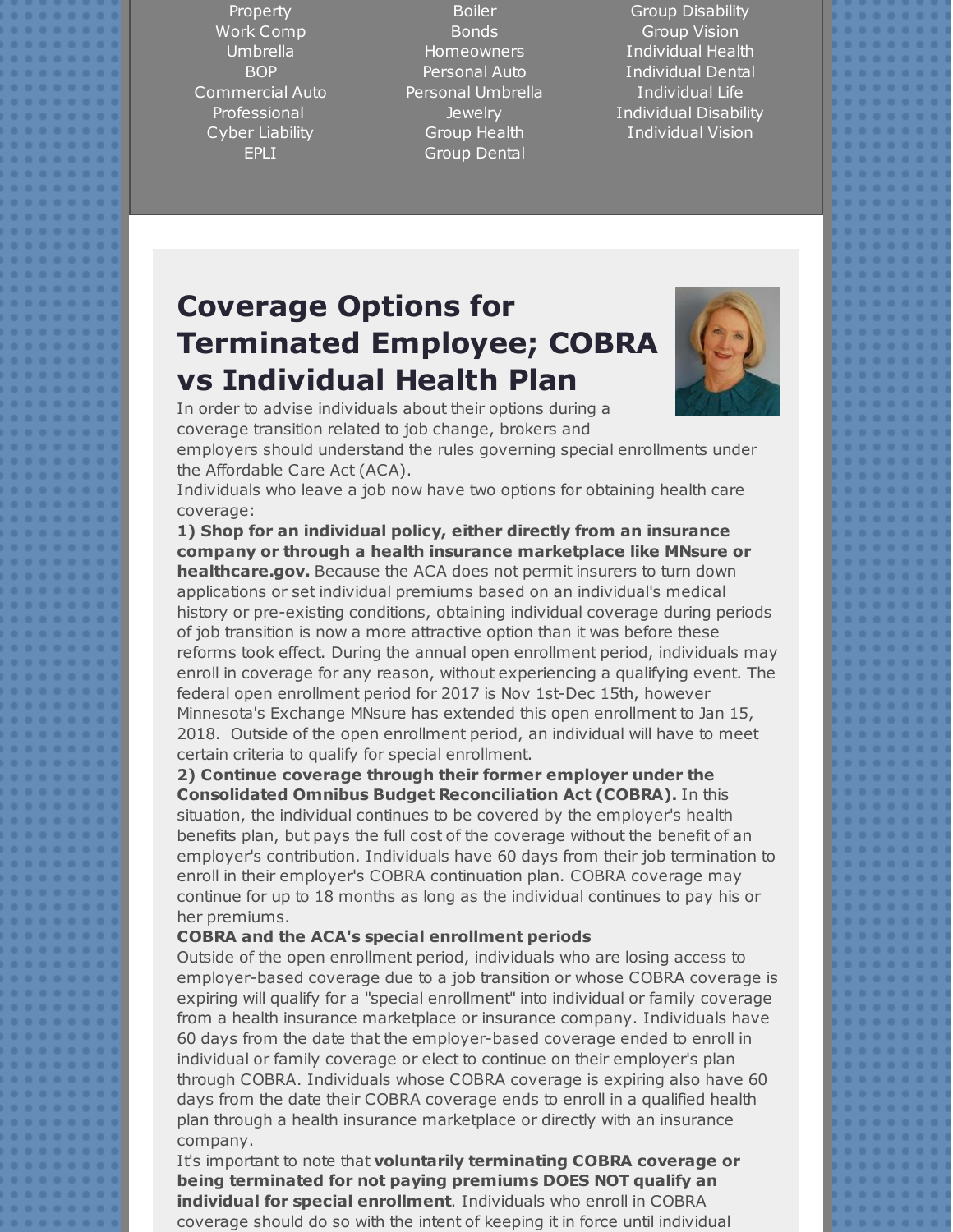coverage can be obtained during the next open enrollment period for individual coverage or until job-based coverage through a new employer is in effect. Employers, agents and brokers can assist individuals by educating them about enrollment periods and coverage options. They will need to understand that COBRA premiums will be higher than what they paid as an employed member of the group and that they will likely be locked into their coverage choice individual or COBRA coverage - until at least the next open enrollment period.

## **Quarterly Quote:**

If you want to be average do what other do. If you want to be awesome do what no one does.

-Alexander Den Heijer

## **Inheriting an IRA**

Retirement Accounts provide a tax-deferred inheritance to its beneficiaries. Yet the rules can be complicated, especially for spouses! For this article, I assume the IRA owner dies before

age 70 or before beginning what the IRS calls the "Required Beginning Date".

#### **1** tneeriter IIA [15]

| se ira icifenebean             |  |  |  |  |  |  |  |  |  |  |  |  |  |  |  |  |  |  |  |  |  |  |  |  |  |  |  |  |  |  |  |  |  |  |  |  |  |
|--------------------------------|--|--|--|--|--|--|--|--|--|--|--|--|--|--|--|--|--|--|--|--|--|--|--|--|--|--|--|--|--|--|--|--|--|--|--|--|--|
| r tons't i <mark>elih</mark> W |  |  |  |  |  |  |  |  |  |  |  |  |  |  |  |  |  |  |  |  |  |  |  |  |  |  |  |  |  |  |  |  |  |  |  |  |  |
| nuocca tnemeriter              |  |  |  |  |  |  |  |  |  |  |  |  |  |  |  |  |  |  |  |  |  |  |  |  |  |  |  |  |  |  |  |  |  |  |  |  |  |
| viecer nopu etar               |  |  |  |  |  |  |  |  |  |  |  |  |  |  |  |  |  |  |  |  |  |  |  |  |  |  |  |  |  |  |  |  |  |  |  |  |  |

#### **2 nd) As a recipient, you are either a spouse or not.**

If you are not a spouse, then you will have 2 options:

- 1. Take a lump-sum check(s) over a max 5 year period following death.....100% taxable to you!
- 2. 'Roll' monies into an "Inherited IRA" account. In this case, recipient is required to receive taxable annual distributions over your lifetime based upon your life expectancy. This is an IRS formula, but generally is as follows: Subtract your age from 85.....this is the divisor. Take the amount of the account and divide by the divisor, and this is you annual required distribution.

If you are a spouse, then you 3 options:

- 1. Same as option a above....take out the money in 5 years and pay taxes.
- 2. Somewhat same as above, "roll into inherited IRA". Yet, for a spouse, the required distributions are deferred until the owner would have turned 70½ years old. So, you can choose to defer withdrawals and let the account grow, or can choose to take out some, and pay taxes. Lastly,

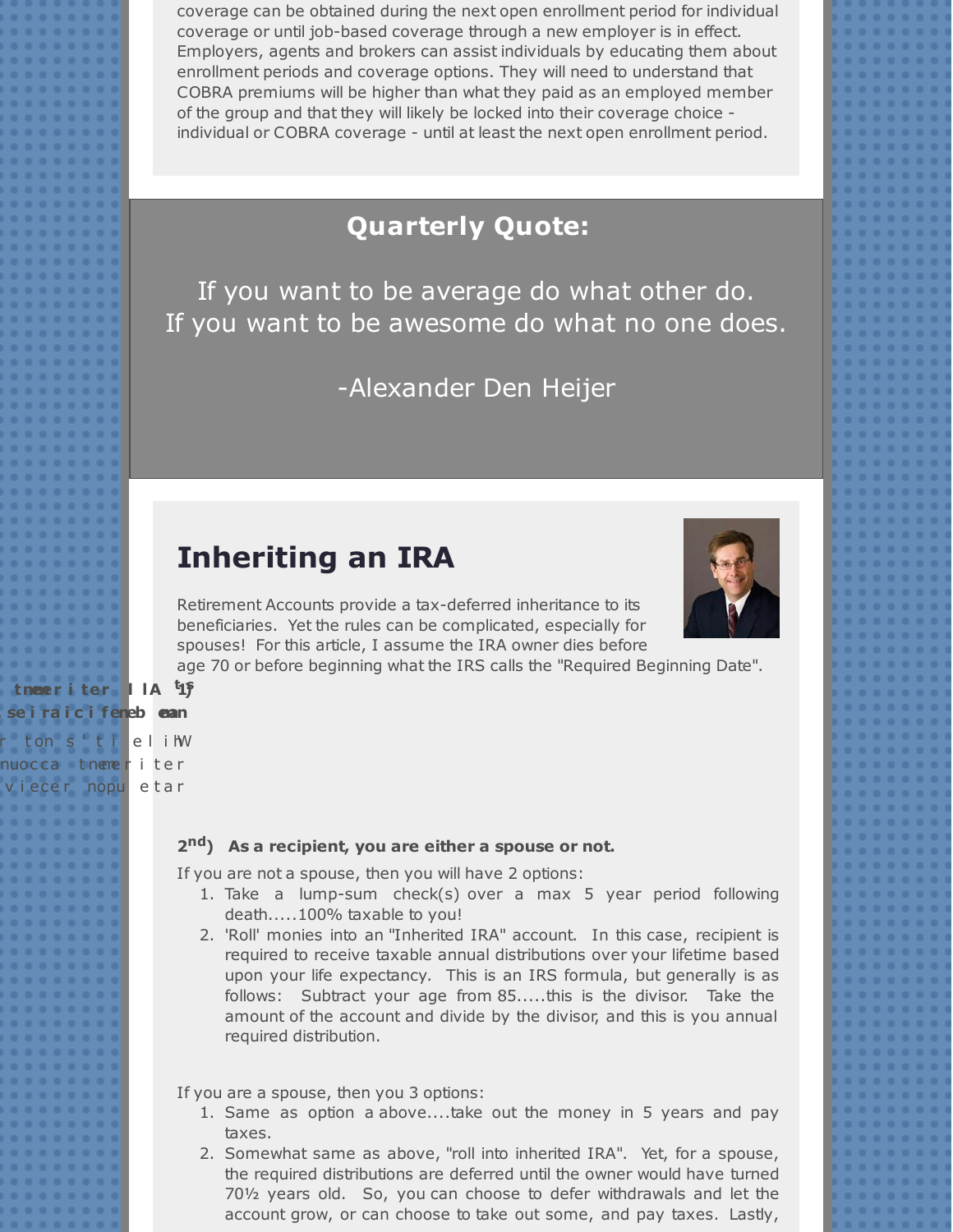as a spouse, you can choose to roll an Inherited IRA to your own later

3. Spouse can treat IRA as his/her own or "Roll" it to an existing IRA if already have one. In this case the inheritance status is eliminated, and IRA ownership rules prevail.

èThis last option can be tricky and best answer depends on personal circumstance. Yet, normally this option is best if the inheriting spouse is younger than deceased, yet older than 59½. This last point is most important, because if you are under 59½, and roll into your own IRA, then you cannot access this account without penalty (10% on top of taxes) until you turn 59½. As such, it is almost always better to roll to an "Inherited IRA" which allows for early withdrawals, and avoids any penalty. Then, after you turn 59½, you can roll it to you own IRA if it make sense in future.

If the deceased was over 70 upon death, then the rules change further...becoming more complicated. I recommend seeking professional advice if you have any concerns.

#### Ip ot tnaw upy fI

Pete Thoresen Financial Advisor Focus Financial Network, Inc. 1000 Shelard Parkway, Suite 300 Minneapolis, MN 55426 952-225-0344 *direct* | 952-591-9770 *main office*

*Securities offered through Royal Alliance Associates, Inc., member FINRA/SIPC. Advisory services offered through Focus Financial Network, Inc., a registered investment advisor.*

*Royal Alliance Associates, Inc. does not provide tax or legal advice.*

## **Did You Know?**

The Equifax breach has impacted 143 million Americans. Here's how to stay proactive...

- o Check to see if your info has been [exposed...](http://r20.rs6.net/tn.jsp?f=001vBFFHOtImPZQ65tav--H6-XnOisbcSA5GkDMK4JUWNf5j55j2z8Ow0gRF4W4UksPlJcm0wQ5xelfsacQwGH7WvFuztuol5dmtcarUx7wjf5-RIUZoNwdGlUNukd_NG59kvdfjpx5z5_yoYwdwD_So5EpTW-GvrGcR5RAihr8Wv7_QuoYt5IIiChp_fZSecWr3QUcbIUT_oDH7NO7YM1V07vlEOP9yvz_ZXpGWMJifJB26RosTgOdNDIrR2QuCxCRZY5Qbp47zdgCpI9xYiAaXradHpGpVsiNhEA5KTPPMWg=&c=&ch=) Click **Here**
- Enroll in Equifax's free credit monitoring
- o Stay on top of monthly statements and credit changes
- Consider a credit freeze
- Change your passwords
- Be wary of Phishing email attacks
- Help family and friends that may not be proactive...

### Health Insurance Update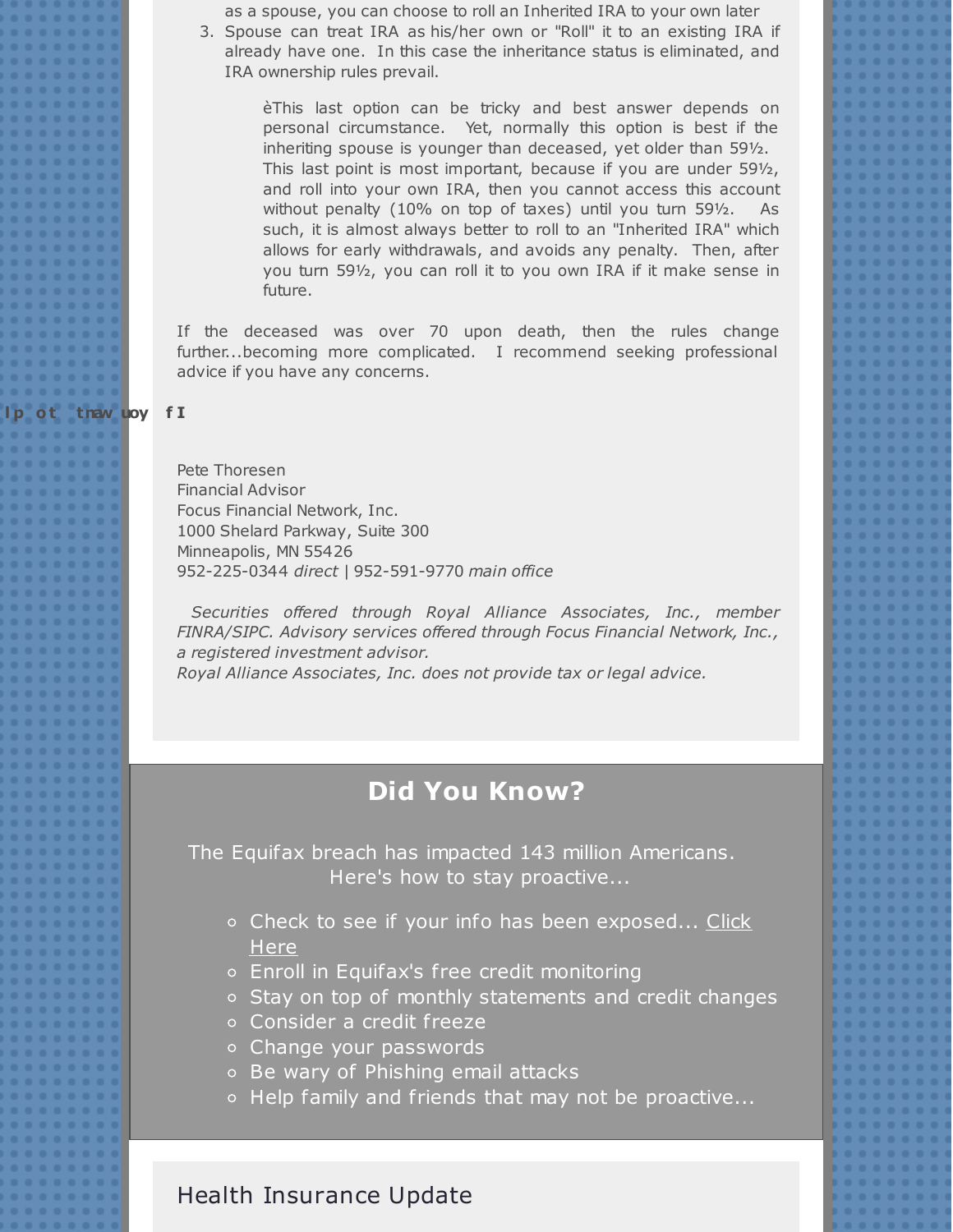It appears Congress will likely not pass any legislation this year on the Affordable Care Act (ACA). The two leading parties are at odds as to how to come together and the majority party appears not to agree on the magnitude of the change. That being said, it appears that at some point action will have to occur in order for ACA to continue forward. It is a failed law and is only surviving due to subsidies to the



insurance companies for their losses. Once those stop, the law will collapse.

One remarkable fact is that this year, the uninsured rate nationally hit its lowest point in ten years at 12.9 percent. The only problem with that is 12.9% is really not remarkable because the uninsured rate in 2008 was 14.3, two years before ACA took effect. Wow, a trillion dollar law, that has turned the healthcare world upside down; it was supposed to be affordable and did not achieve it's two primary goals. Individual health plan premiums have skyrocketed since 2010, and the number of uninsured have not appreciably dropped. In fact, the uninsured rate was at 17.1%, it's highest point in the last 10 years in 2013, three years after the law took effect, and didn't start dropping again until the second quarter of 2014.

There is no question in my mind that action has to be taken to help structure an affordable healthcare system (for tax payers) that will provide patients, doctors, and insurance companies, the means to obtain affordable and effective health care. The nation cannot afford to add another entitlement to the already financially struggling Medicare and Social Security laws that exist. Single payers systems, like the one Bernie Sanders has introduced, are an easy psychological fix suggesting just let the government take it over and you won't have to worry about premiums, deductibles, and out-of-pocket expense. Just ask Bernie how it will be paid for and how much it will cost. Many states have proposed single payer systems with the most recent being California and Colorado, and all but Vermont (Bernie's home state) failed when the proposed bills talked about expense and payment. Also, no single payer system (socialized medicine) has effectively worked worldwide. Either the bureaucracy is to much to deal with, creating long lines and incompetent government decision making, or the cost is enormous for the tax payers of those counties. England's National Health Tax that pays for their nationalized medical program is at 20% in 2017 and climbing. That is in addition to the sales tax or value added tax (VAT) of 20% on almost all goods and services, in addition to other taxes such income tax, etc... In the Scandinavian countries, taxes are so high for their social programs and government costs that getting folks to work a full year without tax disincentives is a real challenge.

I do believe there are drafts of health insurance plans just sitting in our government, yet to be shared, that could dramatically change our health care challenges and head our country in the right direction. However, the discourse in Washington prevents anything meaningful from happening at this time. I suggest that if you as a voter feel trapped with the current state of affairs in health care, become informed and cast your votes going forward for those candidates that represent the direction you believe we should head. I am going to do just that. I hope that you have been somewhat enlightened by me sharing my opinion on ACA updates over the past couple of years. I promise to move on to other topics until something significant happens, or there is news worthy to report on this topic. Here's hoping that won't be too long from now.

**Our Mission:** To be trusted insurance advisors and efficient problem solvers; while offering quality products at competitive prices.